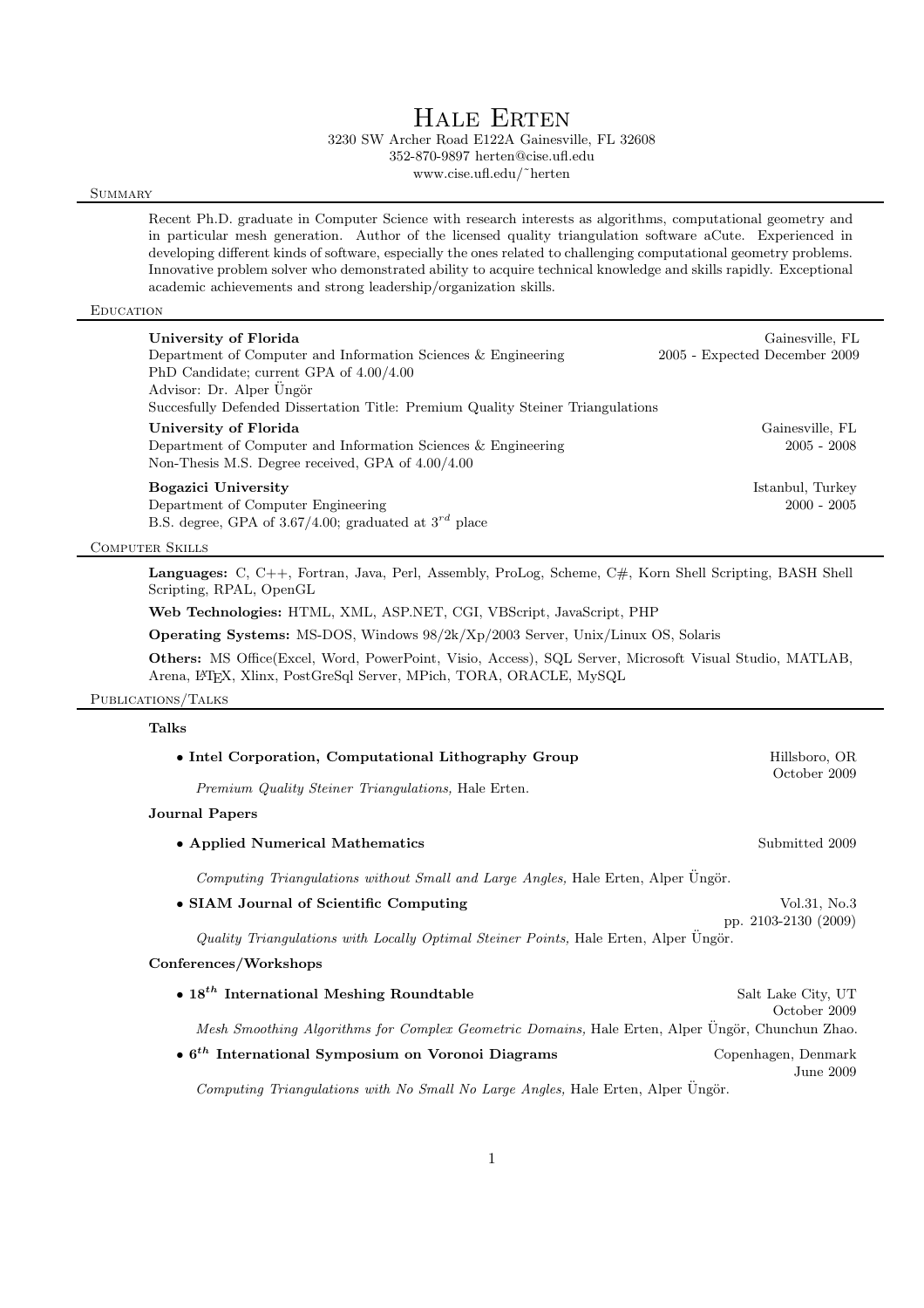| • CSRI Summer Proceedings 2007<br>Mesh Optimization for Curved Domains with Target-Matrix Paradigm, Hale Erten, P. M. Knupp.                                                                                                                                                                                                                 | Albuquerque, NM<br>December 2007                                    |
|----------------------------------------------------------------------------------------------------------------------------------------------------------------------------------------------------------------------------------------------------------------------------------------------------------------------------------------------|---------------------------------------------------------------------|
| $\bullet$ 19 <sup>th</sup> Canadian Conference on Computational Geometry<br>Computing Acute and Non-obtuse Triangulations, Hale Erten, Alper Ungör.                                                                                                                                                                                          | Ottawa, Canada<br>August 2007                                       |
| $\bullet$ 19 <sup>th</sup> Canadian Conference on Computational Geometry                                                                                                                                                                                                                                                                     | Ottawa, Canada<br>August 2007                                       |
| Triangulations Loosing Bundles and Weight, Cem Boyacı, Hale Erten, Alper Üngör.                                                                                                                                                                                                                                                              |                                                                     |
| • Symposium on Geometry Processing                                                                                                                                                                                                                                                                                                           | Barcelona, Spain<br><b>July 2007</b>                                |
| Triangulations with Locally Optimal Steiner Points, Hale Erten, Alper Ungör.                                                                                                                                                                                                                                                                 |                                                                     |
| $\bullet$ 16 <sup>th</sup> Fall Workshop on Computational and<br><b>Combinatorial Geometry</b>                                                                                                                                                                                                                                               | Smith College, Northampton, MA<br>November 2006                     |
| On Computing Meshes with Large Smallest Angles, Hale Erten, Alper Üngör.                                                                                                                                                                                                                                                                     |                                                                     |
| <b>WORK EXPERIENCE</b>                                                                                                                                                                                                                                                                                                                       |                                                                     |
| <b>Research Assistant</b><br>CISE Department, University of Florida                                                                                                                                                                                                                                                                          | August 2008 - Present<br>May 2006 - January 2007<br>Gainesville, FL |
| • Mesh generation and triangulation related projects.<br>- No small angle triangulations.<br>- No large angle (acute/non-obtuse) triangulations.<br>- No small no large angle triangulations.<br>- Minimum weight Steiner triangulations.<br>- Mesh smoothing on complex geometric domains.<br>- Data set generation via automated programs. |                                                                     |
| <b>Teaching Assistant</b><br>CISE Department, University of Florida                                                                                                                                                                                                                                                                          | August 2005 - Present<br>Gainesville, FL                            |
| • Several computer science courses.<br>- Analysis of Algorithms (graduate level).<br>- Applications of Discrete Structures (discussion leader).<br>- Software Engineering (discussion leader).<br>- Advanced Programming in Java.<br>- Introduction to Programming in Java.<br>- Introduction to Programming in C.                           |                                                                     |
| <b>Research Assistant</b><br>Anesthesiology Department, University of Florida                                                                                                                                                                                                                                                                | February 2008 - May 2008<br>Gainesville, FL                         |
| • MATLAB-based project related to detecting blood vessels on medical video data.<br>- Edge detection and several other methods combined for detection.                                                                                                                                                                                       |                                                                     |

- Ran the several experiments on the provided video data.

### Software & Database Specialist March 2007 - April 2007

OACR, University of Florida Gainesville, FL

- Online survey system (CAT).
	- The survey system implemented/modified in HTML, Perl/CGI languages.
	- Submitted to be used by more than 250 university departments.
	- Technical support was provided for OACR department, during the completion of the survey by the units.
	- Upon completion, Access database was designed and necessary queries were created for data processing.
	- Sample reports and charts were created as part of the final data compilation.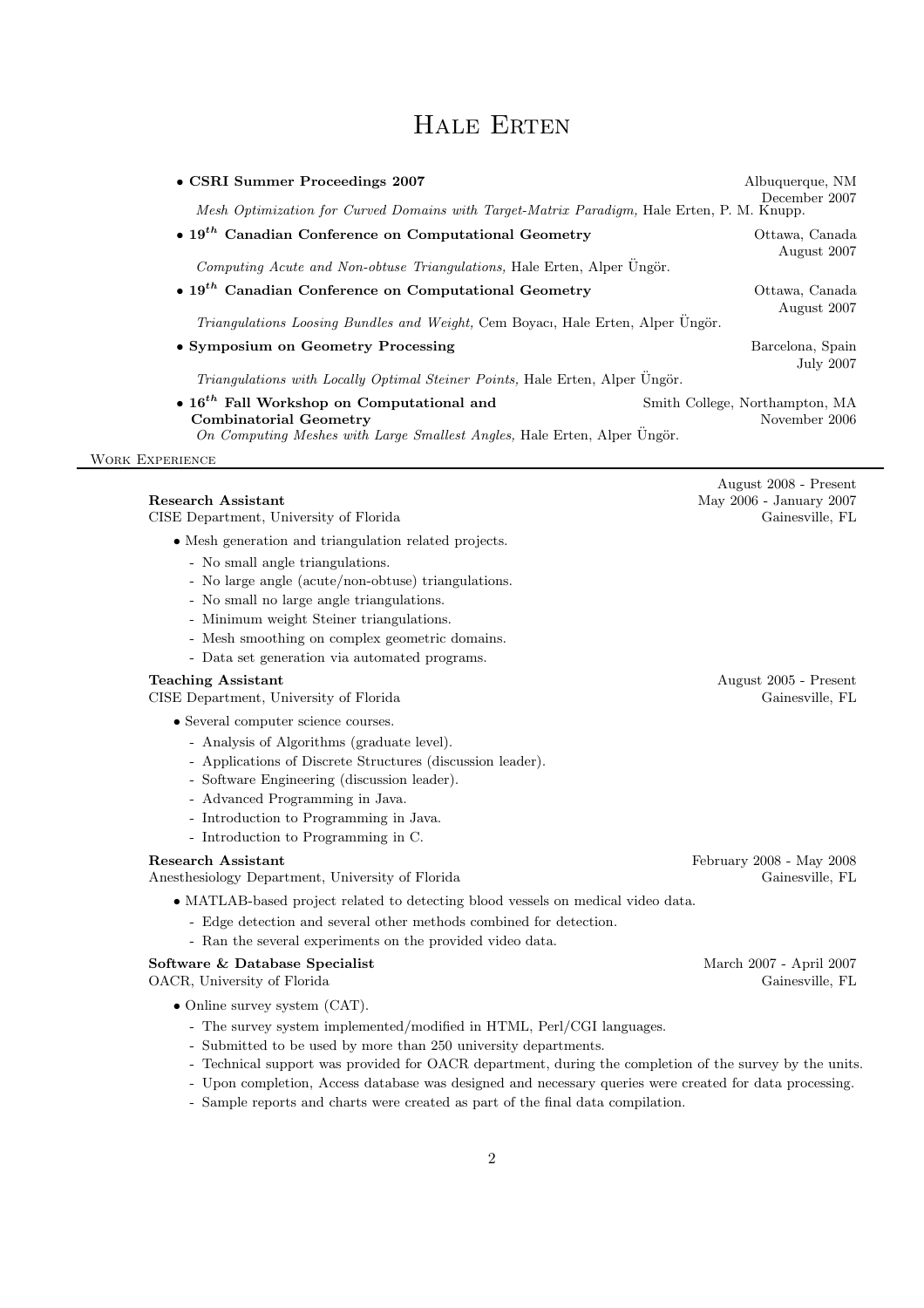### Internship Experience

### SolidWorks Corporation, Research & Development Group May/June/July/August 2008 3D Mechanical Design and 3D CAD Software Concord, MA

- 3D mesh generation (for solid bodies).
	- Worked on developing a new algorithm for 3D mesh generation feature of SolidWorks.
	- Completed the necessary preliminary research and development work.
	- The project aimed to create high quality mesh elements quickly and in parallel.

### Sandia National Laboratories May/June/July 2007

### Computer Science Research Institute (CSRI) Albuquerque, NM

- Mesh generation and optimization for domains with curved boundaries.
	- Literature survey on mesh generation and optimization for domains with curved boundaries.
	- Theoric-based algorithms have been implemented in C++ language.
	- A short paper on the work for Proceedings of Sandia National Laboratories.

### **Turkcell Communication Services Istanbul, Turkey** Istanbul, Turkey

- Database operations in a large datawarehouse.
	- Wrote Unix Shell Scripts and C programs for updating database tables by the help of SqlPlus.
	- Implemented some Procedures and Triggers on TOAD for certain operations onto the tables.

### Microsoft Corporation **Istanbul, Turkey**

- Microsoft Summer School Program 2004.
	- Worked on Windows 2003 Server for implementation and management of network services in a real system.
	- Wrote applications on Microsoft SQL Server 2003.
	- Completed Web portal application on Microsoft Visual Studio 2005 (using C#) with a team.

- Automation project.
	- Designed user interfaces for an existing project.
	- Constructed technical notes about the use cases in the project.
	- Provided some help to improve the current intranet interfaces.

### Programming Experience

- Various course projects.
	- using C, C++, Java, CGI-Perl in Matlab, Visual Studio, Eclipse as well as other languages and domains.
	- employed SQL, Oracle, mySQL, postgre-SQL and other database systems.
	- also used OpenGL for graphics programming.
- Various internship/part-time job projects.
	- using C, C++, C#, CGI-Perl, OpenGL, Matlab.
	- part of a CAD software or a mathematical tool.
	- employed SQL, Oracle and other database systems.
- Various research projects.
	- using C, Java, Matlab.
	- aCute software as an add-on to Triangle software.
	- Extending the well-known Triangle software (around 15000 lines of code).
	- Implementation of several mesh smoothing algorithms in C.
	- Data set creation programs in Java, MATLAB and C++.

September 2004

January/February 2004 **Veripark A. S.** Istanbul, Turkey

July/August 2004

3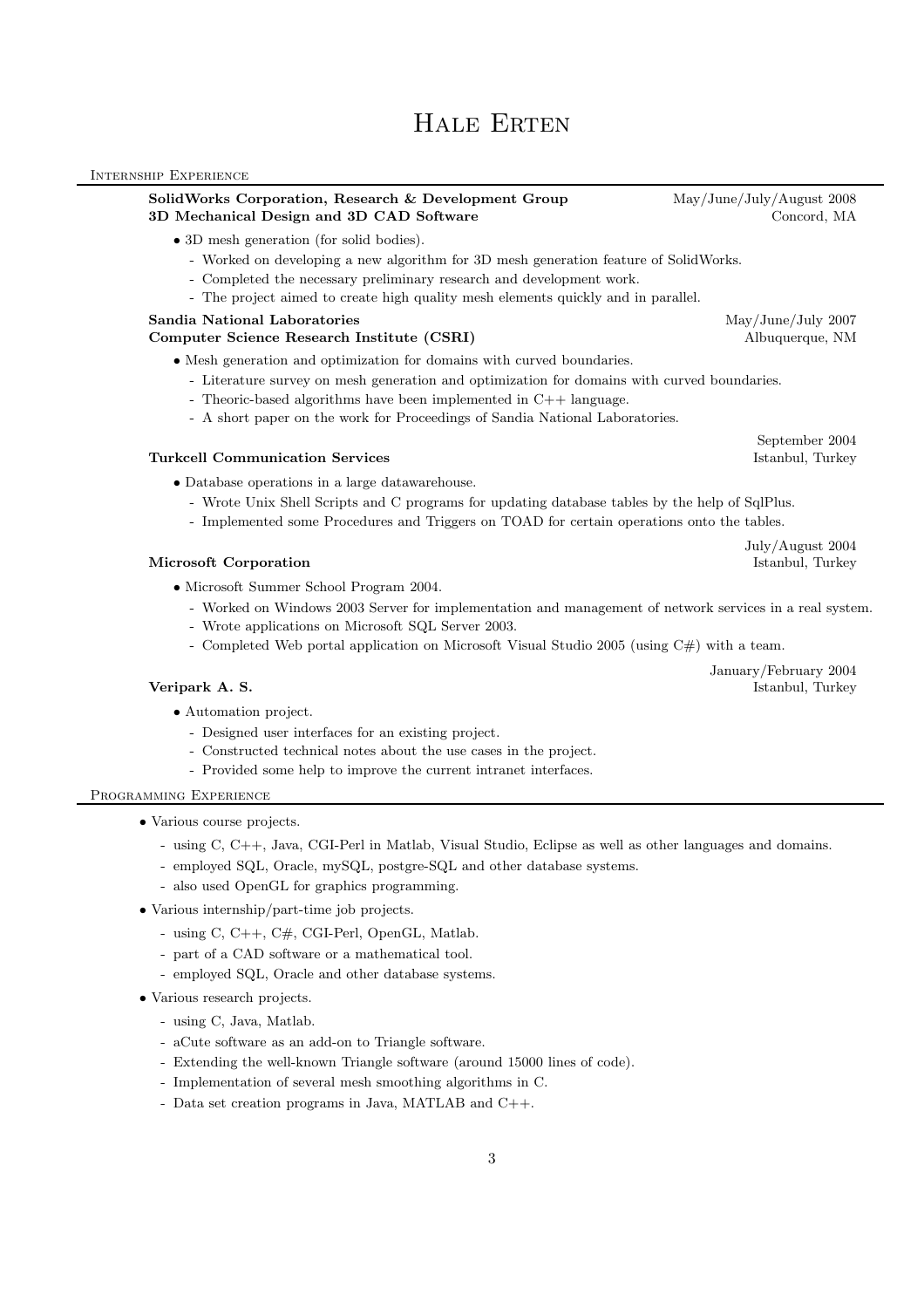### Honors/Awards/Licenses

### Licensee

• aCute: A Premium Quality Meshing Software, a University of Florida licensed product, 2009.

### Recipient

- RGP Travel Grant, Office of Research and Graduate Programs, University of Florida, 2009.
- CISE Travel Grant, Department of Computer & Information Science & Engineering, University of Florida, 2009.
- Grace Hopper Celebration of Women in Computing Full NSF Scholarship, 2009.
- CRA-W Career Mentoring Workshop Scholarship, 2009.

• Certificate of Appreciation for the Outstanding Contribution to the Success of the Bi-annual CISE Career Development Workshop, Department of Computer & Information Science & Engineering, University of Florida, Fall 2008 and Spring 2009.

• Certificate of Achievement for Outstanding Academic Accomplishment, University of Florida International Center, 2006 and 2007.

- Admitted to Ph.D. program with a Full Assistantship in Department of Computer & Information Science & Engineering, University of Florida , 2005.
- Ranked  $3^{rd}$  place, Department of Computer Engineering, Bogazici University, 2005.
- Graduated as a High Honor Student from Bogazici University, 2005.

### Participant

• Selected for participating competitions as a member of High School Math Team for Turkish Math Olympics, 1999.

Leadership/Membership Activities

### Vice President

University of Florida ASCIE 2008 - 2009 ASCIE: Association of Graduate Students in Computer Info. & Sci. and Engineering

- Organized CISE Student Orientations.
- Organized Bi-annual CISE Career Development Workshops (around 500 participants).
- Organized Annual CISE International Potluck (Cultural Interactions).
- Organized Annual CISE Departmental Picnic (around 300 participants).
- Participated in BEC Holiday cheer events (Holiday lunch and events for underpriviliged primary school students and their families in Gainesville.)
- Organized and co-moderated the bi-weekly ASCIE meetings.
- Responsible for necessary announcements and various events.

### University of Florida TSA 2006 - 2007

TSA: Turkish Student Association

- Organized annual events including picnics, dinners, coffee meetings.
- Participated during international month via several events to present Turkish culture to UF and Gainesville community.
- Organized Annual Turkish Cultural Night (around 400 participants.)
- Raised money for the association other non-profit organizations (Participated in several Student government based fundraising events.)
- Organized and participated in several cultural advertising events, including cultural movie nights, potlucks...

### Founder Member 2005

IEEE Women in Engineering Branch Bogazici University, Turkey